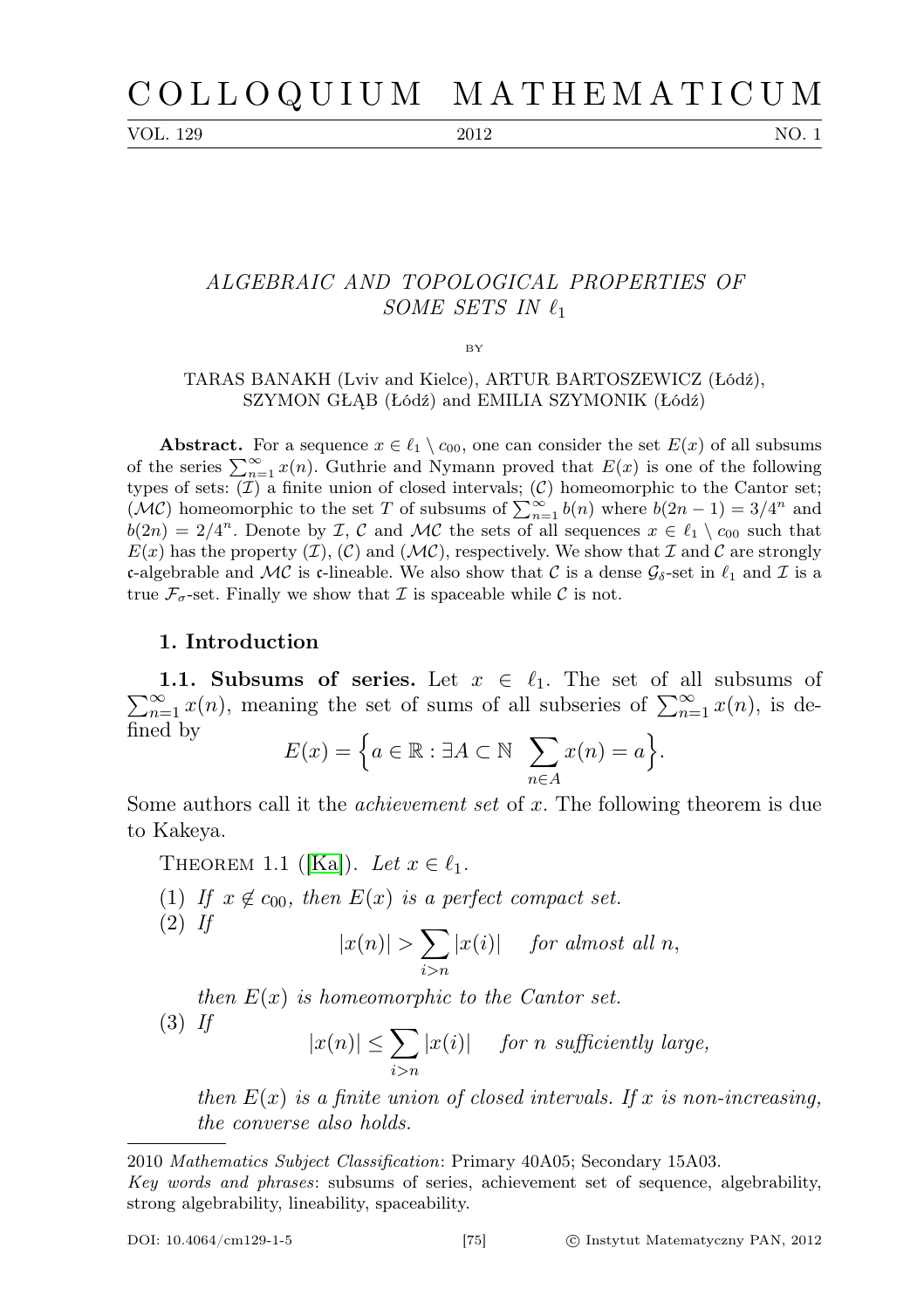Moreover, Kakeya conjectured that  $E(x)$  is either nowhere dense or a finite union of intervals. Probably, the first counterexample to this conjecture was given (without proof) by Weinstein and Shapiro [\[WS\]](#page-10-1) and, with a correct proof, by Ferens [\[F\]](#page-10-2). Guthrie and Nymann [\[GN\]](#page-10-3) showed that, for the sequence b given by the formulas  $b(2n-1) = 3/4^n$  and  $b(2n) = 2/4^n$ , the set  $T = E(b)$  is not a finite union of intervals but it has nonempty interior. In the same paper they formulated the following theorem:

<span id="page-1-0"></span>THEOREM 1.2 ([\[GN\]](#page-10-3)). Let  $x \in \ell_1 \setminus c_{00}$ . Then  $E(x)$  is of one of the following types:

- (i) a finite union of closed intervals;
- (ii) homeomorphic to the Cantor set;
- (iii) homeomorphic to the set T.

A correct proof of the Guthrie and Nymann trichotomy was given by Nymann and Sáenz [\[NS\]](#page-10-4). The sets homeomorphic to T are called Cantorvals (more precisely: M-Cantorvals). Note that Theorem [1.2](#page-1-0) can be formulated as follows: The space  $\ell_1$  is a disjoint union of  $c_{00}$ ,  $\mathcal{I}, \mathcal{C}$  and  $\mathcal{MC}$  where  $\mathcal{I}$ consists of all sequences x with  $E(x)$  equal to a finite union of intervals, C consists of all x with  $E(x)$  homeomorphic to the Cantor set, and MC of all x with  $E(x)$  being an M-Cantorval.

For  $x \in \ell_1$ , let  $x'$  be an arbitrary finite modification of x, and let |x| denote the sequence  $y \in \ell_1$  such that  $y(n) = |x(n)|$ . Then  $x \in \mathcal{I} \Leftrightarrow |x| \in \mathcal{I} \Leftrightarrow x' \in \mathcal{I}$ . The same equivalences hold for  $\mathcal C$  and  $\mathcal{MC}$ .

1.2. Lineability, algebrability and spaceability. Having an algebra A and its subset  $E \subset A$  one can ask if  $E \cup \{0\}$  contains a subalgebra A' of A. Roughly speaking, if the answer is positive, then  $E$  is algebrable. It is a recent trend in mathematical analysis to establish the algebrability of sets E which are far from being linear, that is,  $x, y \in E$  does not generally imply  $x + y \in E$ . Such algebrability results were obtained in sequence spaces (see [\[BG1\]](#page-10-5), [\[BGP\]](#page-10-6) and [\[BG2\]](#page-10-7)) and in function spaces (see [\[ACPS\]](#page-9-0), [\[AS\]](#page-9-1), [\[APGS\]](#page-9-2), [\[GMS\]](#page-10-8) and [\[GPS\]](#page-10-9)).

Assume that V is a linear space (resp. an algebra). A subset  $E \subset V$ is called *lineable* (resp. *algebrable*) whenever  $E \cup \{0\}$  contains an infinitedimensional linear space (infinitely generated algebra, respectively) (see [\[AGS\]](#page-9-3), [\[B\]](#page-10-10) and [\[GQ\]](#page-10-11)). For a cardinal  $\kappa > \omega$ , the set E is  $\kappa$ -algebrable (i.e. it contains a  $\kappa$ -generated algebra) if and only if it contains an algebra which is a  $\kappa$ -dimensional linear space (see [\[BG1\]](#page-10-5)). Moreover, we say that a subset E of a commutative algebra V is *strongly*  $\kappa$ -algebrable ([\[BG1\]](#page-10-5)) if there exists a  $\kappa$ -generated free algebra A contained in  $E \cup \{0\}.$ 

Note that  $X = \{x_\alpha : \alpha < \kappa\} \subset E$  is a set of free generators of a free algebra  $A \subset E$  if and only if the set X' of elements of the form  $x_{\alpha_1}^{k_1} \ldots x_{\alpha_n}^{k_n}$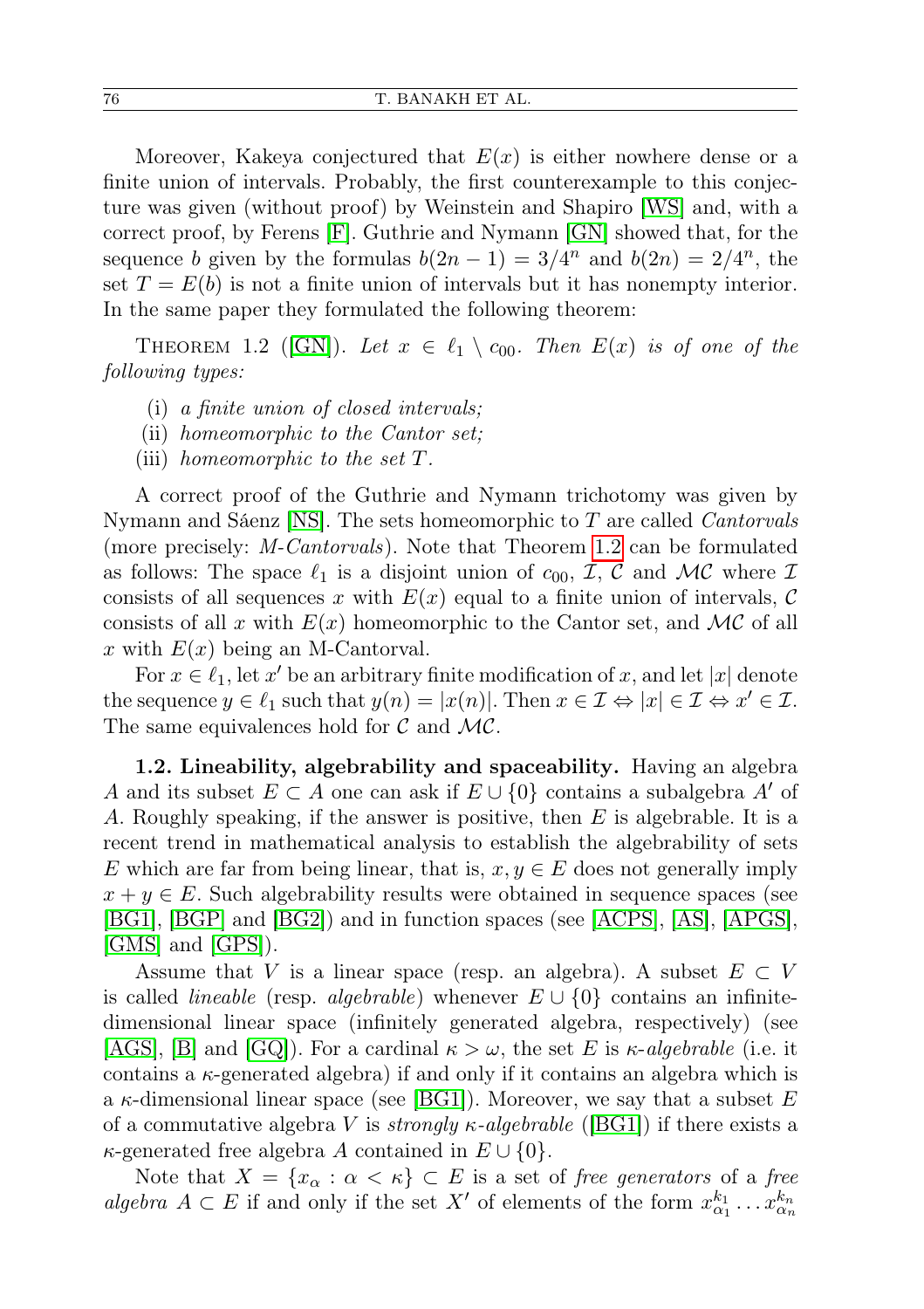is linearly independent and all linear combinations of elements from  $X'$  are in  $E \cup \{0\}$ . It is easy to see that free algebras have no divisors of zero.

In practice, to prove  $\kappa$ -algebrability of a set  $E \subset V$  we have to find  $X \subseteq E$ of cardinality  $\kappa$  such that for any polynomial P in n variables and any distinct  $x_1, \ldots, x_n \in X$  we have either  $P(x_1, \ldots, x_n) \in E$  or  $P(x_1, \ldots, x_n) = 0$ . To prove the strong  $\kappa$ -algebrability of E we have to find  $X \subset E$ ,  $|X| = \kappa$ , such that for any non-zero polynomial P and distinct  $x_1, \ldots, x_n \in X$  we have  $P(x_1,\ldots,x_n)\in E$ .

In general, there are subsets of algebras which are algebrable but not strongly algebrable. Let  $c_{00}$  be the subset of  $c_0$  consisting of all sequences with real terms that are eventually zero. Then the set  $c_{00}$  is algebrable in  $c_{0}$ but is not strongly 1-algebrable [\[BG1\]](#page-10-5).

Let X be a Banach space. A subset M of X is spaceable if  $M \cup \{0\}$  contains an infinite-dimensional closed subspace  $Y$  of  $X$ . Since every infinitedimensional Banach space contains a linearly independent set of cardinality continuum, spaceability implies c-lineability. However, spaceability is a much stronger property. The notions of spaceability and c-algebrability are incomparable. We will show that even c-algebrable dense  $\mathcal{G}_{\delta}$ -sets in  $\ell_1$  may not be spaceable. On the other hand, there are sets in  $c_0$  which are spaceable but not 1-algebrable (see [\[BG1\]](#page-10-5)).

2. Algebraic substructures in  $\mathcal{C}, \mathcal{I}$  and  $\mathcal{MC}$ . In a very nice paper [\[J\]](#page-10-12) Jones gives the following example. Let  $x(n) = 1/2^n$  and  $y(n) = 1/3^n$ . Then clearly  $x \in \mathcal{I}$  and  $y \in \mathcal{C}$ . Moreover,  $x + y \in \mathcal{C}$  and  $x - y \in \mathcal{I}$ . Since  $x = (x+y)-y$  and  $y = -(x-y)+x$ , neither  $\mathcal I$  nor  $\mathcal C$  is closed under pointwise addition. However, in the present paper we show that the sets  $\mathcal{C}, \mathcal{I}$  and  $\mathcal{MC}$ each contain large  $(c$ -generated) algebraic structures. To prove the strong c-algebrability of C and I, we will combine Theorem [1.1](#page-0-0) and the method of linearly independent exponents, which was successful in [\[BGP\]](#page-10-6) and [\[BG1\]](#page-10-5). In the next theorem we construct generators as powers of one geometric series  $x_q(x_q(n) = q^n)$  for  $0 < q < 1/2$ . Clearly,  $x_q \in \mathcal{C}$  by Theorem [1.1.](#page-0-0)

THEOREM 2.1.  $\mathcal C$  is strongly c-algebrable.

*Proof.* Fix  $q \in (0, 1/2)$ . Let  $\{r_{\alpha} : \alpha < \mathfrak{c}\}\)$  be a linearly independent (over the rationals) set of reals greater than 1. Let  $x_{\alpha}(n) = q^{r_{\alpha}n}$ . We will show that the set  $\{x_\alpha : \alpha < \mathfrak{c}\}\$  generates a free algebra A which, except for the null sequence, is contained in  $\mathcal{C}$ .

To do this, we will show that for any  $\beta_1, \ldots, \beta_m \in \mathbb{R} \setminus \{0\}$ , any matrix  $[k_{il}]_{i\leq m, l\leq j}$  of natural numbers with nonzero distinct rows, and any  $\alpha_1$  <  $\cdots < \alpha_j < \mathfrak{c}$ , the sequence x given by

$$
x(n) = P(x_{\alpha_1}, \ldots, x_{\alpha_j})(n),
$$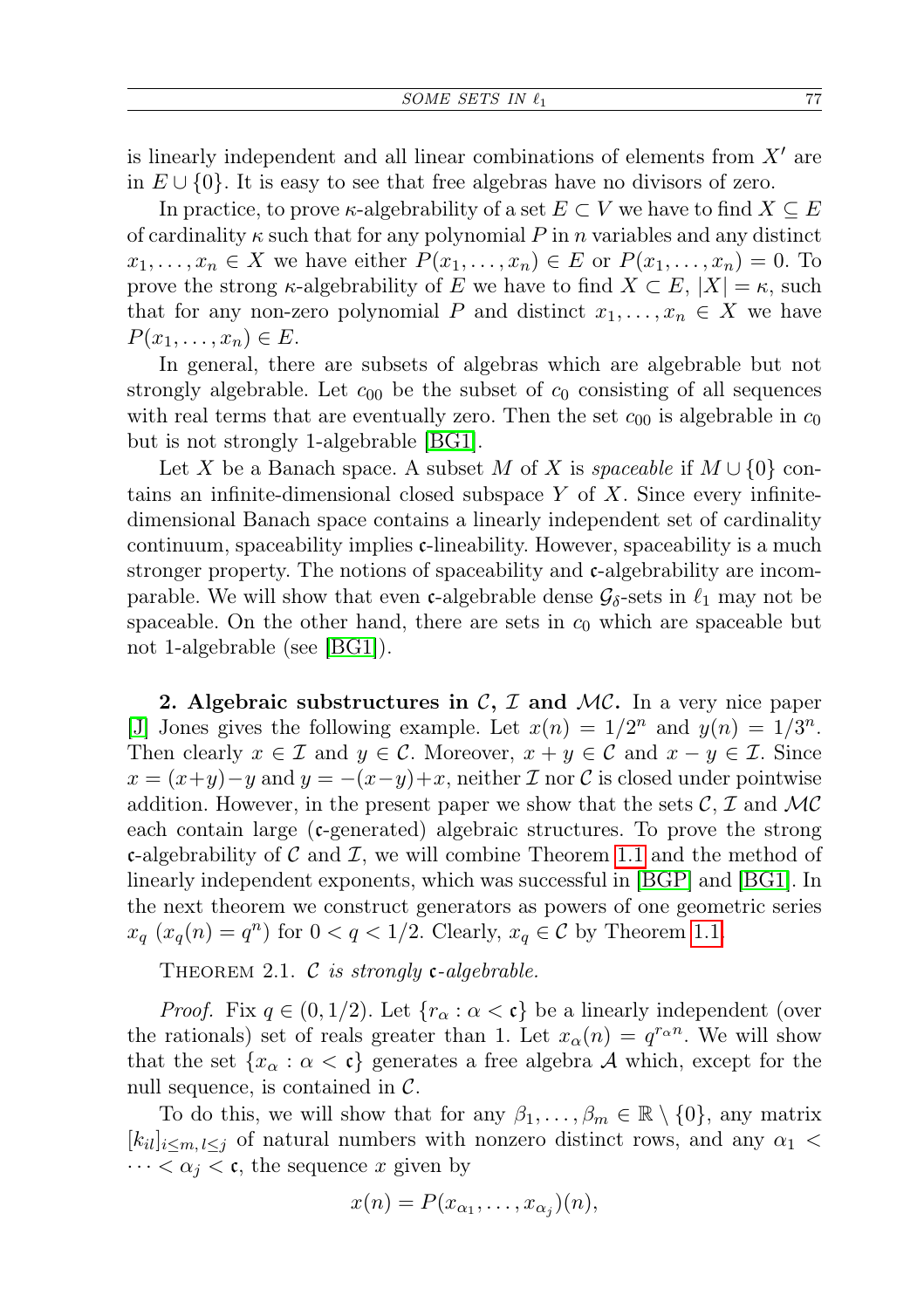where

$$
P(z_1,\ldots,z_j)=\beta_1z_1^{k_{11}}\ldots z_j^{k_{1j}}+\cdots+\beta_mz_1^{k_{m1}}\ldots z_j^{k_{mj}},
$$

is in  $\mathcal{C}$ . We have

$$
x(n) = \beta_1 q^{n(r_{\alpha_1}k_{11} + \dots + r_{\alpha_j}k_{1j})} + \dots + \beta_m q^{n(r_{\alpha_1}k_{m1} + \dots + r_{\alpha_j}k_{mj})}.
$$

Since  $r_{\alpha_1}, \ldots, r_{\alpha_j}$  are linearly independent and the rows of  $[k_{il}]_{i \leq m, l \leq j}$  are distinct, the numbers  $r_1 := r_{\alpha_1} k_{11} + \cdots + r_{\alpha_j} k_{1j}, \ldots, r_m := r_{\alpha_1} k_{m1} + \cdots +$  $r_{\alpha_j} k_{mj}$  are distinct. We may assume that  $r_1 < \cdots < r_m$ . Then

$$
\frac{|x(n)|}{\sum_{i>n}|x(i)|} = \frac{|\beta_1 q^{nr_1} + \dots + \beta_m q^{nr_m}|}{\sum_{i>n}|q^{nr_1} + \dots + \beta_m q^{nr_m}|} \n\geq \frac{|\beta_1 q^{nr_1} + \dots + \beta_m q^{nr_m}|}{\sum_{i>n}(|\beta_1|q^{ir_1} + \dots + |\beta_m|q^{ir_m})} = \frac{|\beta_1 q^{nr_1} + \dots + \beta_m q^{nr_m}|}{\frac{|\beta_1|q^{(n+1)r_1}}{1 - q^{r_1}} + \dots + \frac{|\beta_m|q^{(n+1)r_m}}{1 - q^{rn_m}} \n\to \frac{1 - q^{r_1}}{q^{r_1}} > 1.
$$

Therefore there is  $n_0$  such that  $|x(n)| > \sum_{i>n} |x(i)|$  for all  $n \ge n_0$ . Hence, by Theorem [1.1,](#page-0-0) we conclude that  $x \in \mathcal{C}$ .

It is obvious that the geometric sequence  $x_q$ , even for  $q > 1/2$ , is not useful to construct the generators of an algebra contained in  $\mathcal I$ . Indeed, for a sufficiently large exponent k, the sequence  $x_q^k$  belongs to C. So, in the next theorem we use the harmonic series.

## THEOREM 2.2.  $\mathcal I$  is strongly c-algebrable.

*Proof.* Let K be a linearly independent subset of  $(1, \infty)$  of cardinality c. For  $\alpha \in K$ , let  $x_{\alpha}$  be the sequence given by  $x_{\alpha}(n) = 1/n^{\alpha}$ . We will show that the set  $\{x_\alpha : \alpha \in K\}$  generates a free algebra A which is contained in  $\mathcal{I} \cup \{0\}$ . To do this, we will show that for any  $\beta_1, \ldots, \beta_m \in \mathbb{R} \setminus \{0\}$ , any matrix  $[k_{il}]_{i \leq m, l \leq j}$  of natural numbers with nonzero distinct rows, and any  $\alpha_1 < \cdots < \alpha_j$ , the sequence x defined by

$$
x = P(x_{\alpha_1}, \dots, x_{\alpha_j})
$$
  
=  $\beta_1 x_{\alpha_1}^{k_{11}} \dots x_{\alpha_j}^{k_{1j}} + \beta_2 x_{\alpha_1}^{k_{21}} \dots x_{\alpha_j}^{k_{2j}} + \dots + \beta_m x_{\alpha_1}^{k_{m1}} \dots x_{\alpha_j}^{k_{mj}}$ 

belongs to  $\mathcal I$ . We have

$$
x(n) = P(x_{\alpha_1}, \dots, x_{\alpha_j})(n)
$$
  
=  $\beta_1 \frac{1}{n^{\alpha_1 k_{11} + \dots + \alpha_j k_{1j}}} + \dots + \beta_m \frac{1}{n^{\alpha_1 k_{m1} + \dots + \alpha_j k_{mj}}}$   
=  $\beta_1 \frac{1}{n^{p_1}} + \dots + \beta_j \frac{1}{n^{p_m}}.$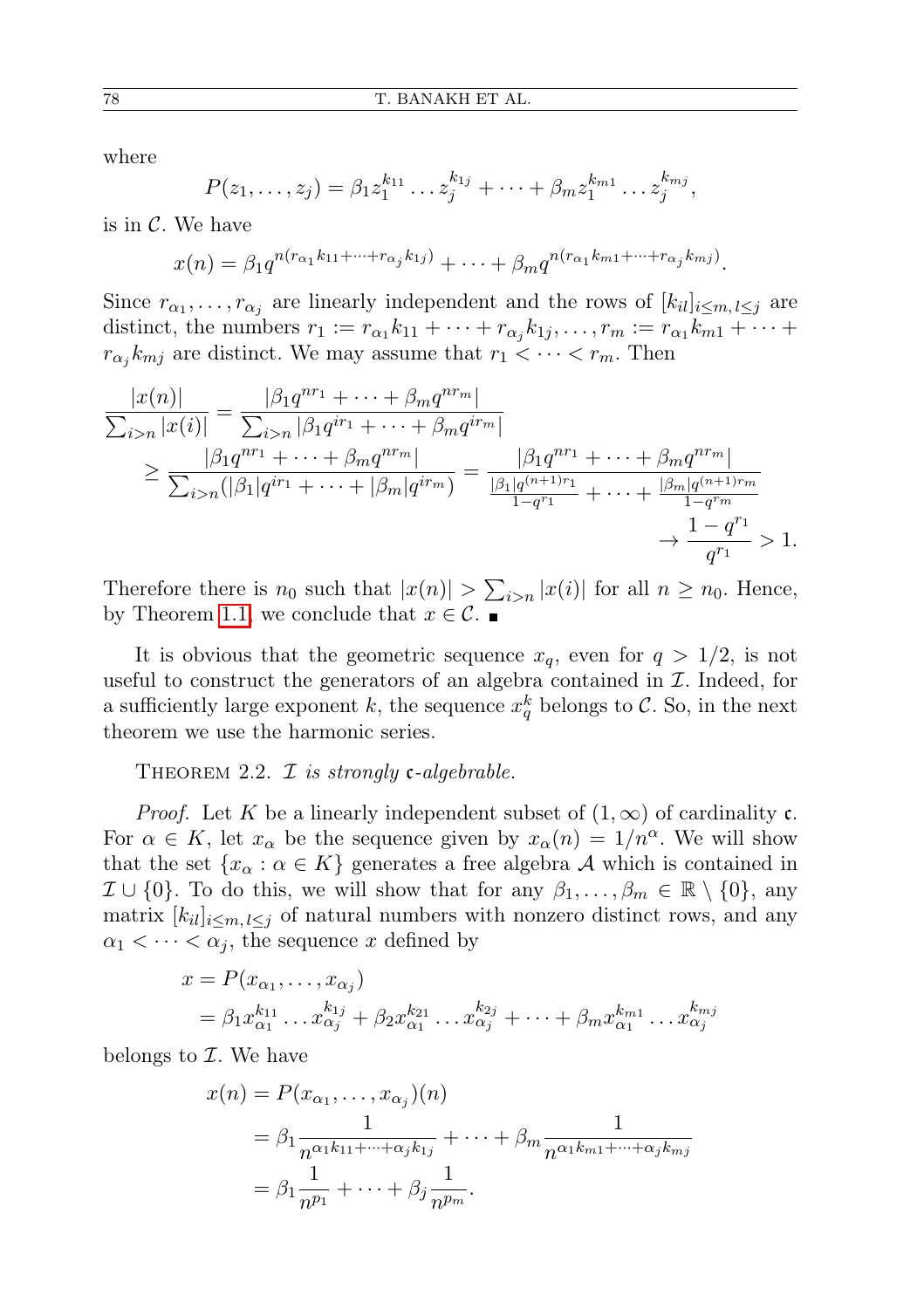Note that  $p_1, \ldots, p_m$  are distinct. Assume that  $p_1 < \cdots < p_m$ . We have

$$
\frac{|x(n)|}{\sum_{k>n} |x(k)|} = \frac{|\beta_1 \frac{1}{n^{p_1}} + \beta_2 \frac{1}{n^{p_2}} + \dots + \beta_m \frac{1}{n^{p_m}}|}{\sum_{k>n} |\beta_1 \frac{1}{k^{p_1}} + \beta_2 \frac{1}{k^{p_2}} + \dots + \beta_m \frac{1}{k^{p_m}}|}
$$
\n
$$
\leq \frac{|\beta_1 \frac{1}{n^{p_1}} + \beta_2 \frac{1}{n^{p_2}} + \dots + \beta_m \frac{1}{n^{p_m}}|}{\sum_{k>n} (|\beta_1 \frac{1}{k^{p_1}}| - |\beta_2 \frac{1}{k^{p_2}}| - \dots - |\beta_m \frac{1}{k^{p_m}}|)}
$$
\n
$$
\leq \frac{|\beta_1 \frac{1}{n^{p_1}} + \beta_2 \frac{1}{n^{p_2}} + \dots + \beta_m \frac{1}{n^{p_m}}|}{|\beta_1| \int_{n+1}^{\infty} \frac{1}{x^{p_1}} dx - |\beta_2| \int_{n}^{\infty} \frac{1}{x^{p_2}} dx - \dots - |\beta_m| \int_{n}^{\infty} \frac{1}{x^{p_m}} dx}
$$
\n
$$
= \frac{|\beta_1 + \beta_2 \frac{n^{p_1}}{n^{p_2}} + \dots + \beta_m \frac{n^{p_1}}{n^{p_m}}|}{n[|\beta_1| \frac{1}{p_1 - 1} \frac{n^{p_1 - 1}}{(n + 1)^{p_1 - 1}} - |\beta_2| \frac{1}{p_2 - 1} \frac{n^{p_1 - 1}}{n^{p_2 - 1}} - \dots - |\beta_m| \frac{1}{p_m - 1} \frac{n^{p_1 - 1}}{n^{p_m - 1}}]}
$$
\n
$$
\xrightarrow{n \to \infty} 0 < 1.
$$

Observe that the first inequality holds for  $n$  large enough. Therefore there is  $n_0$  such that  $|x(n)| \leq \sum_{i>n} |x(i)|$  for any  $n \geq n_0$ . Hence, by Theorem [1.1](#page-0-0) we conclude that  $x \in \mathcal{I}$ .

The method described in the next lemma belongs to the mathematical folklore and was used to construct sequences x with  $E(x)$  being Cantorvals. We present its proof since we have not found it explicitly formulated in the literature.

<span id="page-4-0"></span>LEMMA 2.3. Let  $x \in \ell_1$  be such that

- (i)  $E(x)$  contains an interval;
- (ii)  $|x(n)| > \sum_{i>n} |x(i)|$  for infinitely many n;

(iii)  $|x_n| \ge |x_{n+1}|$  for almost all n.

Then  $x \in \mathcal{MC}$ .

*Proof.* By (ii)–(iii), the point x does not belong to  $\mathcal{I}$ . By (i), the point x does not belong to C. Hence, by Theorem [1.2](#page-1-0) we get  $x \in \mathcal{MC}$ .

Until quite recently, only a few examples were known of sequences belonging to  $\mathcal{MC}$ . These examples were not very useful to construct a large number of linearly independent sequences. Recently, Jones [\[J\]](#page-10-12) has constructed a oneparameter family of sequences in  $MC$ . We shall use a modification of his example in the proof of our next theorem.

THEOREM 2.4. MC is c-lineable.

Proof. Let

$$
x_q = (4, 3, 2, 4q, 3q, 2q, 4q^2, 3q^2, 2q^2, 4q^3, \ldots)
$$

and

$$
y_q = (1, 1, 1, 1, 1, q, q, q, q, q, q^2, q^2, q^2, q^2, q^2, q^3, \ldots)
$$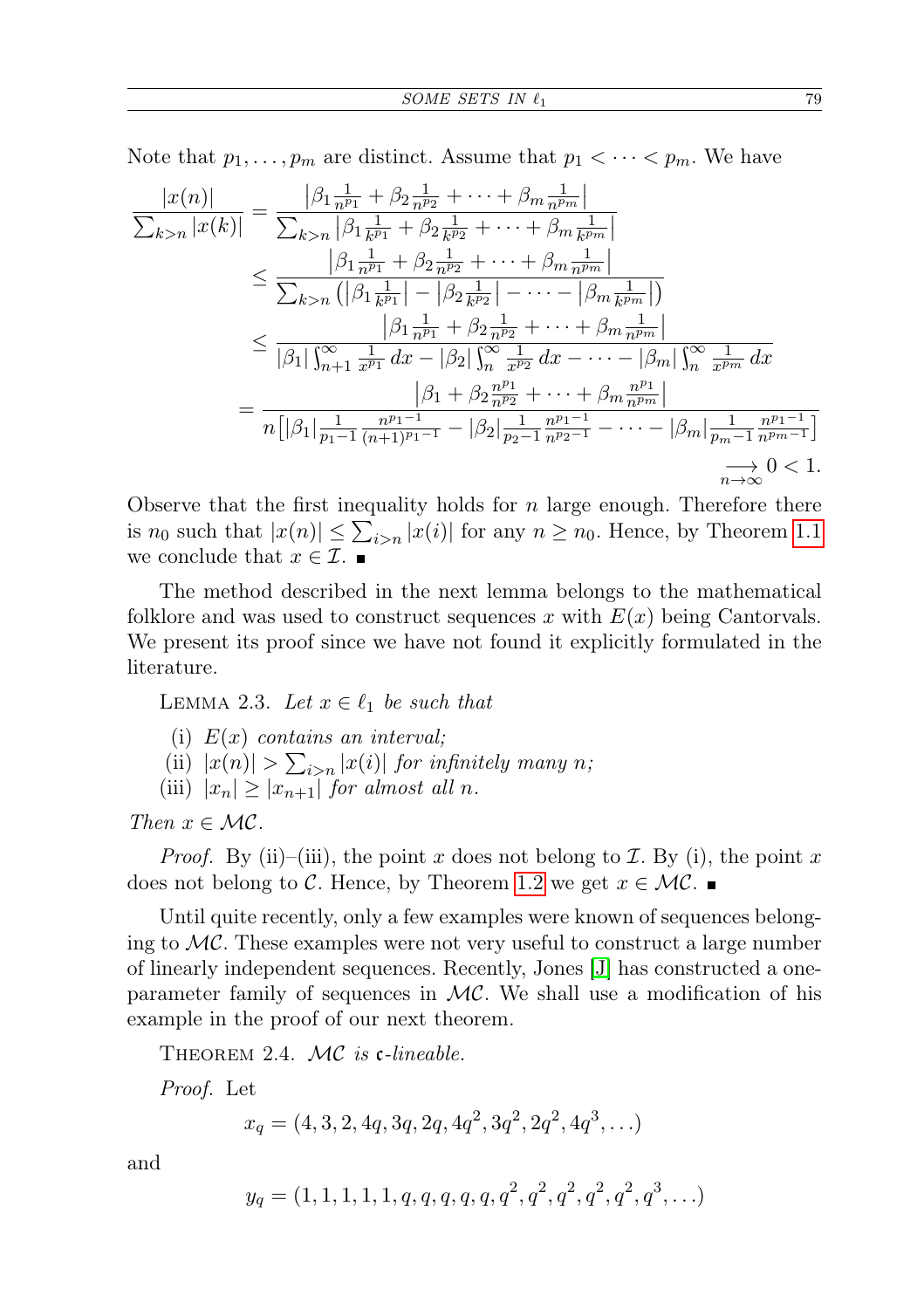for  $q \in [1/6, 2/11]$ . Observe that the sequences  $x_q, q \in [1/6, 2/11]$ , are linearly independent. We need to show that each non-zero linear combination of these sequences  $x_q$  satisfies assumptions (i)–(iii) of Lemma [2.3](#page-4-0) and therefore it is in MC. To prove this, let us fix  $q_1 > \cdots > q_m \in [1/6, 2/11],$  $\beta_1, \ldots, \beta_m \in \mathbb{R}$  and define sequences x and y by

$$
x(n) = \beta_1 x_{q_1}(n) + \cdots + \beta_m x_{q_m}(n)
$$

and

$$
y(n) = \beta_1 y_{q_1}(n) + \cdots + \beta_m y_{q_m}(n).
$$

<span id="page-5-0"></span>First, we will check that for almost all  $n$ ,

(2.1) 
$$
2|\beta_1 q_1^n + \dots + \beta_m q_m^n| > 9 \sum_{k > n} |\beta_1 q_1^k + \dots + \beta_m q_m^k|.
$$

We have

$$
\frac{2|\beta_1 q_1^n + \dots + \beta_m q_m^n|}{9 \sum_{k>n} (|\beta_1 q_1^k + \dots + \beta_m q_m^k|)} \ge \frac{2|\beta_1 q_1^n + \dots + \beta_m q_m^n|}{9 \sum_{k>n} (|\beta_1 q_1^k| + \dots + |\beta_m q_m^k|)}
$$
  
= 
$$
\frac{2|\beta_1 q_1^n + \dots + \beta_m q_m^n|}{9(|\beta_1| \frac{q_1^{n+1}}{1-q_1} + \dots + |\beta_m| \frac{q_m^{n+1}}{1-q_m})} \xrightarrow{n \to \infty} \frac{2}{9} \cdot \frac{1-q_1}{q_1} > \frac{2}{9} \cdot \frac{1-2/11}{2/11} = 1.
$$

Note that if n is not divisible by 3, then  $|x(n)| \geq |x(n+1)|$ . On the other hand, if  $n = 3l$ , then

$$
|x(n)| = 2|\beta_1 q_1^l + \dots + \beta_m q_m^l|
$$

and

$$
|x(n+1)| = 3|\beta_1 q_1^{l+1} + \dots + \beta_m q_m^{l+1}| \leq 9 \sum_{k>l} |\beta_1 q_1^k + \dots + \beta_m q_m^k|.
$$

Hence by [\(2.1\)](#page-5-0) we obtain  $|x(n)| \ge |x(n+1)|$  for almost all n. By (2.1) we also have  $|x(n)| > \sum_{i>n} |x(i)|$  for infinitely many n.

<span id="page-5-1"></span>Now we will show that

(2.2) 
$$
|\beta_1 q_1^n + \dots + \beta_m q_m^n| \leq 5 \sum_{k > n} |\beta_1 q_1^k + \dots + \beta_m q_m^k|.
$$

We have

$$
\frac{|\beta_1 q_1^n + \beta_2 q_2^n + \dots + \beta_m q_m^n|}{5 \sum_{k>n} |\beta_1 q_1^k + \beta_2 q_2^k + \dots + \beta_m q_m^k|} \le \frac{|\beta_1 q_1^n + \beta_2 q_2^n + \dots + \beta_m q_m^n|}{5 |\sum_{k>n} \beta_1 q_1^k + \beta_2 q_2^k + \dots + \beta_m q_m^k|} \n= \frac{|\beta_1 + \beta_2 \left(\frac{q_2}{q_1}\right)^n + \dots + \beta_m \left(\frac{q_m}{q_1}\right)^n|}{5 |\beta_1 \sum_{i>0} q_1^i + \beta_2 \left(\frac{q_2}{q_1}\right)^n \sum_{i>0} q_2^i + \dots + \beta_m \left(\frac{q_m}{q_1}\right)^n \sum_{i>0} q_m^i|} \n\Rightarrow \frac{1}{5} \cdot \frac{1 - q_1}{1/6} \le \frac{1}{5} \cdot \frac{1 - 1/6}{1/6} = 1.
$$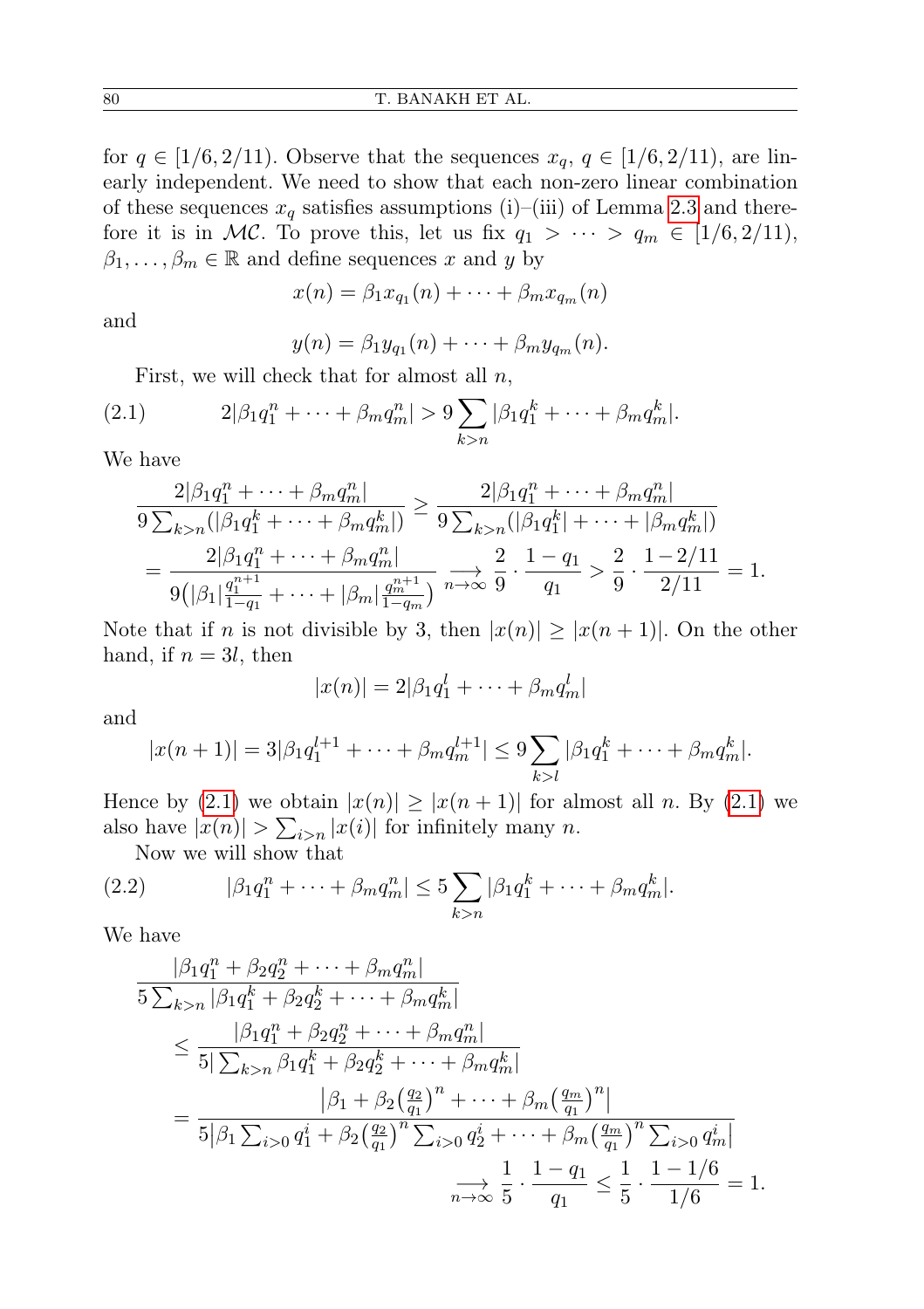By [\(2.2\)](#page-5-1) we find that  $|y(n)| \leq \sum_{k>n} |y(k)|$  for almost all n. Therefore by Theorem [1.1,](#page-0-0) the set  $E(y)$  is a finite union of closed intervals. Thus  $E(y)$ has non-empty interior.

To end the proof we need to show that  $E(x)$  has non-empty interior. We will prove that

$$
2\sum_{n=0}(\beta_1q_1^n+\cdots+\beta_mq_m^n)+E(y)\subseteq E(x).
$$

Let

$$
t\in 2\sum_{n=0}(\beta_1q_1^n+\cdots+\beta_mq_m^n)+E(y).
$$

Note that any element s of  $E(y)$  is of the form

$$
s = k_0(\beta_1 + \dots + \beta_m) + k_1(\beta_1 q_1 + \dots + \beta_m q_m)
$$

$$
+ k_2(\beta_1 q_1^2 + \dots + \beta_m q_m^2) + \dots
$$

where  $k_n \in \{0, 1, 2, 3, 4, 5\}$ . Thus t is of the form

$$
t = 2 \sum_{n=0}^{\infty} (\beta_1 q_1^n + \dots + \beta_m q_m^n)
$$
  
+  $[k_0(\beta_1 + \dots + \beta_m) + k_1(\beta_1 q_1 + \dots + \beta_m q_m)$   
+  $k_2(\beta_1 q_1^2 + \dots + \beta_m q_m^2) + \dots ]$   
=  $(2 + k_0)(\beta_1 + \dots + \beta_m) + (2 + k_1)(\beta_1 q_1 + \dots + \beta_m q_m)$   
+  $(2 + k_2)(\beta_1 q_1^2 + \dots + \beta_m q_m^2) + \dots$ 

Note that each number from  $\{2, 3, 4, 5, 6, 7\}$ , that is, every number of the form  $2 + k_n$ , can be written as a sum of numbers 4, 3, 2. Hence  $t \in E(x)$  and  $E(x)$  has non-empty interior. So  $x \in \mathcal{MC}$ .

3. The topological size and Borel class of  $\mathcal{C}, \mathcal{I}$  and  $\mathcal{MC}$ . Let us observe that the sets  $c_{00}$ , C, I and MC are all dense in  $\ell_1$ . Moreover,  $c_{00}$  is an  $\mathcal{F}_{\sigma}$ -set of the first category. We are interested in the topological size and Borel class of these sets. For this, let us consider the hyperspace  $H(\mathbb{R})$  of all nonempty compact subsets of reals, equipped with the Vietoris topology (see [\[Ke,](#page-10-13) 4F, pp. 24–28]). Recall that the Vietoris topology is generated by the subbase of sets of the form  $\{K \in H(\mathbb{R}) : K \subset U\}$  and  $\{K \in H(\mathbb{R}) : K \cap U \neq \emptyset\}$  for all open sets U in R. This topology is metrizable by the Hausdorff metric  $d_H$ given by the formula

$$
d_{\mathrm{H}}(A, B) = \max \left\{ \max_{t \in A} d(t, B), \max_{s \in B} d(s, A) \right\}
$$

where d is the natural metric in  $\mathbb{R}$ . It is known that the set N of all nowhere dense compact sets is a  $\mathcal{G}_{\delta}$ -set in  $H(\mathbb{R})$  and the set F of all compact sets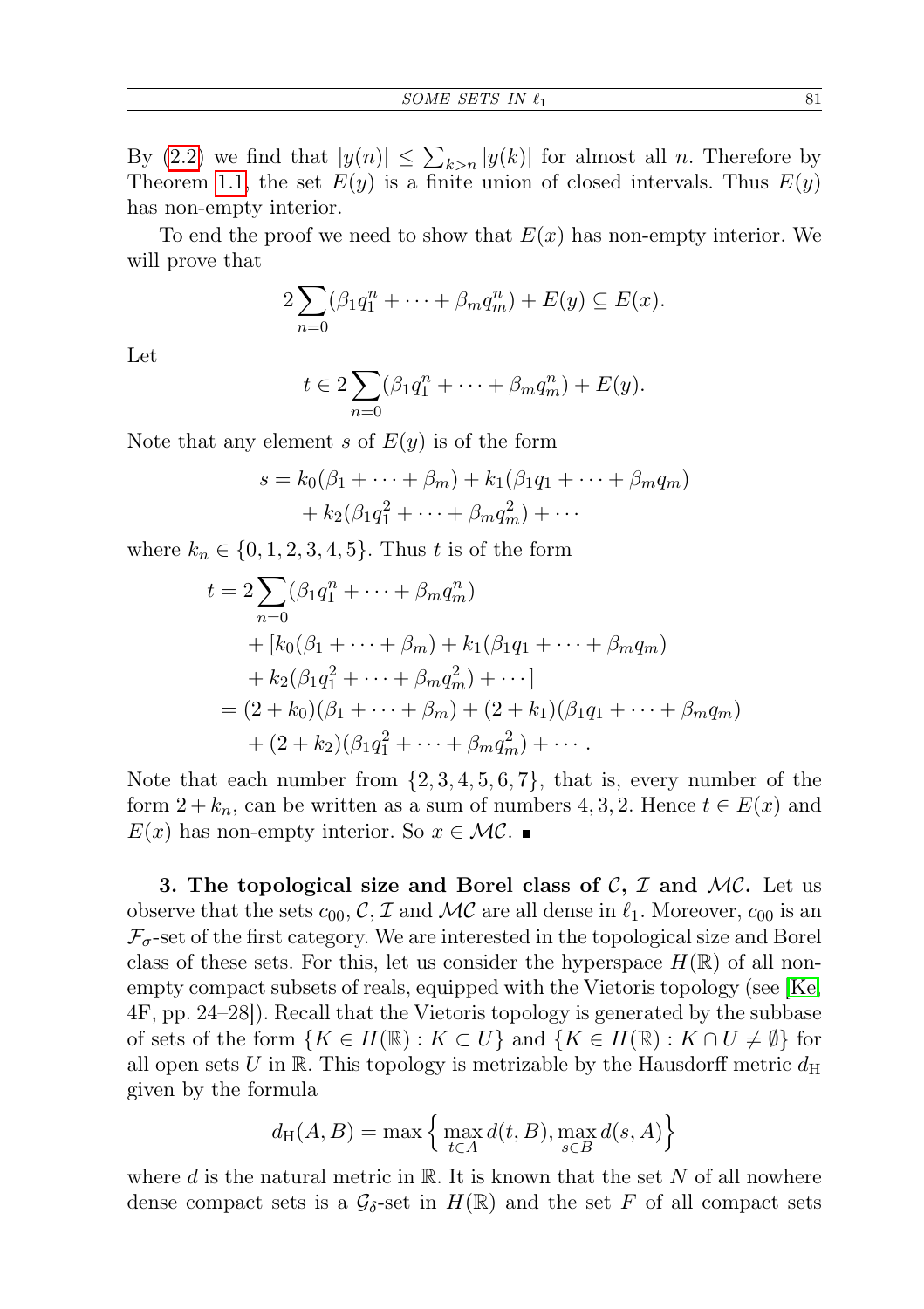with a finite number of connected components is an  $\mathcal{F}_{\sigma}$ -set. To see this, it is enough to observe that

- K is nowhere dense if and only if for any set  $U_n$  from a fixed countable base of the natural topology in  $\mathbb R$  there exists a set  $U_m$  from this base such that  $\text{cl}(U_m) \subset U_n$  and  $K \subset (\text{cl}(U_m))^c$ ;
- K has more than  $k$  components if and only if there exist pairwise disjoint open intervals  $J_1, \ldots, J_{k+1}$  such that  $K \subset J_1 \cup \cdots \cup J_{k+1}$  and  $K \cap J_i \neq \emptyset$  for  $i = 1, \ldots, k + 1$ .

Now, let us observe that if we assign the set  $E(x)$  to the sequence  $x \in \ell_1$ , we actually define a function  $E: \ell_1 \to H(\mathbb{R})$ .

LEMMA 3.1. The function E is Lipschitz with Lipschitz constant  $L = 1$ , hence it is continuous.

 $\sum_{n\in A} x(n)$ . We have *Proof.* Let  $t \in E(x)$ . Then there exists a subset A of N such that  $t =$ 

$$
d(t, E(y)) \le d\Big(t, \sum_{n \in A} y(n)\Big) = \Big| \sum_{n \in A} (x(n) - y(n)) \Big| \le \sum_{n \in \mathbb{N}} |x(n) - y(n)|
$$
  
=  $||x - y||_1$ 

where  $\|\cdot\|_1$  denotes the norm in  $\ell_1$ . Hence,  $d_H(E(x), E(y)) \leq ||x - y||_1$ .

THEOREM 3.2. The set C is a dense  $\mathcal{G}_{\delta}$ -set (and hence residual),  $\mathcal{I}$  is a true  $\mathcal{F}_{\sigma}$ -set (i.e. it is  $\mathcal{F}_{\sigma}$  but not  $\mathcal{G}_{\delta}$ ) of the first category, and MC is in the class  $(\mathcal{F}_{\sigma\delta}\cap\mathcal{G}_{\delta\sigma})\setminus\mathcal{G}_{\delta}$ .

*Proof.* Let us observe that  $\mathcal{C} \cup c_{00} = E^{-1}[N]$  and  $\mathcal{I} \cup c_{00} = E^{-1}[F]$  where N, F, E are defined as before. Hence  $\mathcal{C} \cup c_{00}$  is  $\mathcal{G}_{\delta}$  and  $\mathcal{I} \cup c_{00}$  is  $\mathcal{F}_{\sigma}$ . Thus  $\mathcal{C}$ is  $\mathcal{G}_{\delta}$  (because  $c_{00}$  is  $\mathcal{F}_{\sigma}$ ) and  $\mathcal{I}\cup\mathcal{MC}$  is  $\mathcal{F}_{\sigma}$ . Moreover,  $\mathcal{I}=(\mathcal{I}\cup c_{00})\cap(\mathcal{I}\cup\mathcal{MC})$ is  $\mathcal{F}_{\sigma}$ , too. By the density of C, C is residual. Since T is dense of the first category, it cannot be  $\mathcal{G}_{\delta}$ . For the same reason, MC cannot be  $\mathcal{G}_{\delta}$ . Since MC is a difference of two  $\mathcal{F}_{\sigma}$ -sets, it is in the class  $\mathcal{F}_{\sigma\delta} \cap \mathcal{G}_{\delta\sigma}$ .

REMARK 3.3. In [\[BG1\]](#page-10-5) the following similar result was shown by quite different methods: the set of bounded sequences, with the set of limit points homeomorphic to the Cantor set, is strongly c-algebrable and residual in  $\ell_{\infty}$ .

**4. Spaceability.** In this section we will show that  $\mathcal{I}$  is spaceable while C is not. This shows that there is a subset M of  $\ell_1$  containing a dense  $\mathcal{G}_{\delta}$ -subset and a linear subspace of dimension c, but  $Y \setminus M \neq \emptyset$  for any infinite-dimensional closed subspace Y of  $\ell_1$ .

<span id="page-7-0"></span>THEOREM 4.1. Let  $\mathcal{I}_1$  be the subset of  $\mathcal I$  which consists of those  $x \in \ell_1$ for which  $E(x)$  is an interval. Then  $\mathcal{I}_1$  is spaceable.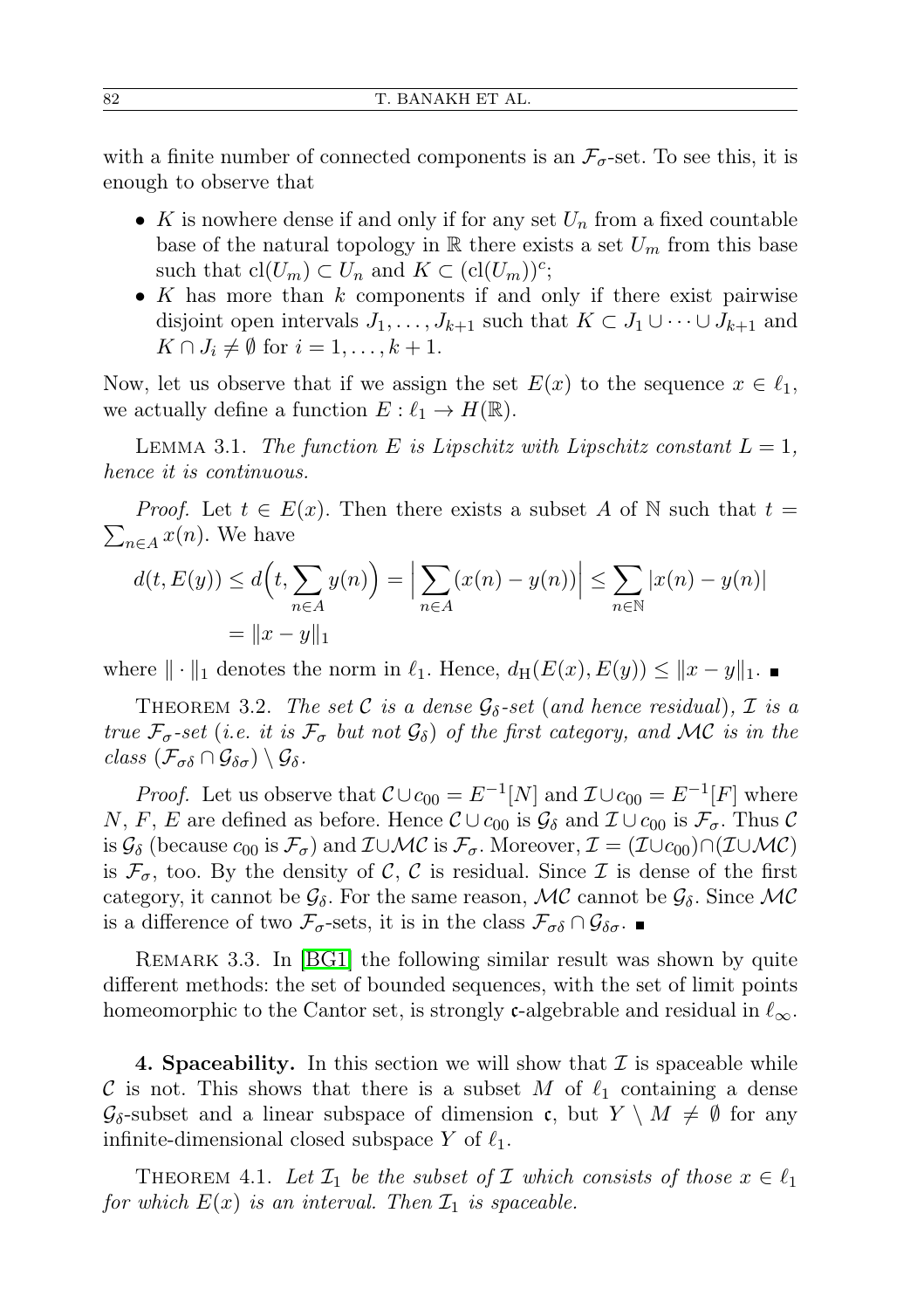*Proof.* Let  $A_1, A_2, \ldots$  be a partition of N into infinitely many infinite subsets. Let  $A_n = \{k_n^1 < k_n^2 < \cdots\}$ . Define  $x_n \in \ell_1$  by  $x_n(k_n^j) = 2^{-j}$  and  $x_n(i) = 0$  if  $i \notin A_n$ . Then  $||x_n||_1 = 1$  and  $\{x_n : x \in \mathbb{N}\}\)$  forms a normalised basic sequence. Let Y be a closed linear space generated by  $\{x_n : x \in \mathbb{N}\}.$ Then

$$
y \in Y \iff \exists t \in \ell_1 \left( y = \sum_{n=1}^{\infty} t(n)x_n \right).
$$

Since  $E(x_n) = [0,1]$ , we have  $E(\sum_{n=1}^{\infty} t(n)x_n) = \bigcup_{n=1}^{\infty} I_n$  where  $I_n$  is an interval with endpoints 0 and  $t(n)$ . Put  $t^+(n) = \max\{t(n), 0\}$  and  $t^-(n) =$  $\min\{-t(n),0\}$ . Then  $E(\sum_{n=1}^{\infty} t(n)x_n) = [\sum_{n=1}^{\infty} t^{-}(n), \sum_{n=1}^{\infty} t^{+}(n)]$  and the result follows.

Let us mention the very recent result by Bernal-González and Ordóñez Cabrera [\[BO,](#page-10-14) Theorem 2.2], who gave sufficient conditions for spaceability of sets in Banach spaces. Using that result, one can prove the spaceability of  $I$ , but it cannot be used to prove Theorem [4.1,](#page-7-0) since the assumptions are not satisfied.

However, we do not know other results giving sufficient conditions for a set in a Banach space not to be spaceable. An interesting example of a non-spaceable set was given in the classical paper [\[G\]](#page-10-15) by Gurariy where it was proved that the set of all differentiable functions from  $C[0, 1]$  is not spaceable. It is well known that the set of all differentiable functions in  $C[0, 1]$ is dense but meager. We will prove that even dense  $\mathcal{G}_{\delta}$ -sets in Banach spaces may not be spaceable.

THEOREM 4.2. Let Y be an infinite-dimensional closed subspace of  $\ell_1$ . Then there is  $y \in Y$  such that  $E(y)$  contains an interval.

*Proof.* Let  $\varepsilon_n \searrow 0$ . Let  $x_1$  be any non-zero element of Y with  $||x_1||_1 =$  $1 + \varepsilon_1$ . Since  $x_1 \in \widehat{\ell_1}$ , there is  $n_1$  with  $\sum_{n=n_1+1}^{\infty} |x_1(n)| \leq \varepsilon_1$ . Let  $E_1$  consist of all finite sums  $\sum_{n=1}^{n_1} \delta_n x_1(n)$  where  $\delta_i \in \{0, 1\}$ . Then  $E_1$  is a finite set with  $\min E_1 = \sum_{n=1}^{n_1} \overline{x_1}(n)$ ,  $\max E_1 = \sum_{n=1}^{n_1} x_1^+(n)$  and  $1 \le \max E_1 - \min E_1 \le$  $1+\varepsilon_1$ .

Let  $Y_1 = Y \cap \{x \in \ell_1 : x(n) = 0 \text{ for every } n \leq n_1\}$ . As  $\{x \in \ell_1 : x(n) = 0\}$ for every  $n \leq n_1$  has a finite codimension,  $Y_1$  is infinite-dimensional. Let  $x_2$  be any non-zero element of  $Y_1$  with  $||x_2||_1 = 1 + \varepsilon_2$ . Since  $x_2 \in \ell_1$ , there is  $n_2 > n_1$  with  $\sum_{n=n_2+1}^{\infty} |x_i(n)| \leq \varepsilon_2$ ,  $i = 1, 2$ . Let  $E_2$  consist of all finite sums  $\sum_{n=n_1+1}^{n_2} \delta_n x_2(n)$ , where  $\delta_i \in \{0,1\}$ . Then  $E_2$  is a finite set with  $\min E_2 = \sum_{n=n_1+1}^{n_2} x_2^-(n)$ ,  $\max E_2 = \sum_{n=n_1+1}^{n_2} x_2^+(n)$  and  $1 \le \max E_2$  $\min E_2 \leq 1+\varepsilon_2$ .

Proceeding inductively, we define natural numbers  $n_1 < n_2 < \cdots$  and infinite-dimensional closed spaces  $Y \supset Y_1 \supset Y_2 \supset \cdots$  such that  $Y_k = \{x \in Y :$  $x(n) = 0$  for every  $n \leq n_k$ , non-zero elements  $x_k \in Y_{k-1}$  with  $||x_k||_1 = 1+\varepsilon_k$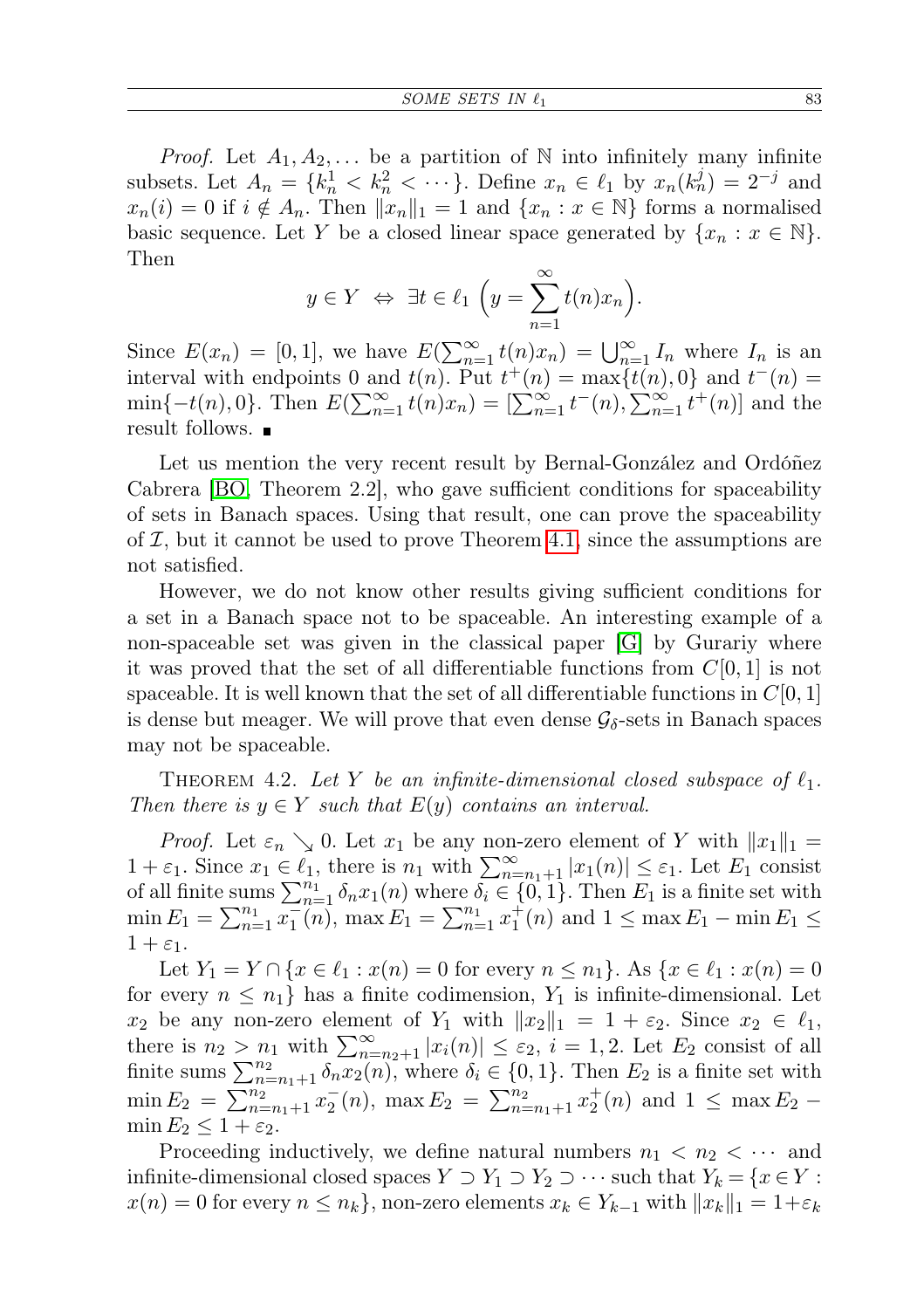and  $\sum_{n=n_k+1}^{\infty} |x_i(n)| \leq \varepsilon_k$ ,  $i = 1, ..., k$ , and finite sets  $E_k$  consisting of all sums  $\sum_{n=n_{k-1}+1}^{n_k} \delta_n x_k(n)$  where  $\delta_i \in \{0,1\}$ . Note that  $1 \leq \text{diam}(E_k) \leq$  $1 + \varepsilon_k$ . Consider  $y = \sum_{k=1}^{\infty} x_k/2^k$ . We claim that  $E(y)$  contains the interval  $I := [\min E_1, \max E_1].$ 

Note that for any  $t \in I$  there is  $t_1 \in E_1$  with  $|t - t_1| \leq (1 + \varepsilon_1)/2$ . Since  $1 \leq \text{diam}(E_2) \leq 1 + \varepsilon_2$ , there is  $t_2 \in E_1 + \frac{1}{2}E_2$  with  $|t - t_2| \leq (1 + \varepsilon_2)/2^2$ . Hence, there is  $\tilde{t} \in E(x_1 + x_2/2)$  with  $|t - \tilde{t}| \leq (1 + \varepsilon_2)/2^2 + \varepsilon_1$ . Since  $1 \leq \text{diam}(E_k) \leq 1 + \varepsilon_k$ , inductively we can find  $t_k \in E_1 + \frac{1}{2}E_2 + \cdots + \frac{1}{2^{k}}$  $\frac{1}{2^{k-1}}E_k$ with  $|t-t_k| \leq (1+\varepsilon_k)/2^k$ . Hence, there is  $\tilde{t} \in E(x_1+x_2/2+\cdots+x_k/2^{k-1})$ with

 $|t-\tilde{t}| \leq (1+\varepsilon_k)/2^k + \varepsilon_{k-1} + \varepsilon_{k-1}/2 + \cdots + \varepsilon_{k-1}/2^{k-1} \leq (1+\varepsilon_k)/2^k + 2\varepsilon_{k-1}.$ Since  $E(y)$  is closed and contains  $E(x_1 + x_2/2 + \cdots + x_k/2^{k-1})$ , it follows that  $t \in E(y)$  and consequently  $I \subset E(y)$ .

Immediately we get the following.

COROLLARY 4.3. The set  $C$  is not spaceable.

We end the paper with some open questions on the set  $MC$ .

PROBLEM 4.4.

- (i) Is  $MC$  c-algebrable?
- (ii) Is MC an  $\mathcal{F}_{\sigma}$ -subset of  $\ell_1$ ?
- (iii) Is  $MC$  spaceable?

Acknowledgments. The second and the third authors have been supported by the Polish Ministry of Science and Higher Education Grant No. N N201 414939 (2010-2013). We want to thank F. Prus-Wiśniowski who has informed us about the trichotomy of Guthrie and Nymann, and about other references on subsums of series.

#### REFERENCES

- [\[APES\]](http://dx.doi.org/10.1016/j.laa.2006.02.041) A. Aizpuru, C. Pérez-Eslava and J. B. Seoane-Sepúlveda, Linear structure of sets of divergent sequences and series, Linear Algebra Appl. 418 (2006), 595–598.
- <span id="page-9-0"></span>[ACPS] R. M. Aron, J. A. Conejero, A. Peris and J. B. Seoane-Sepúlveda, Uncountably generated algebras of everywhere surjective functions, Bull. Belg. Math. Soc. Simon Stevin 17 (2010), 571–575.
- <span id="page-9-3"></span>[\[AGS\]](http://dx.doi.org/10.1090/S0002-9939-04-07533-1) R. M. Aron, V. I. Gurariy and J. B. Seoane-Sepúlveda, *Lineability and space*ability of sets of functions on  $\mathbb{R}$ , Proc. Amer. Math. Soc. 133 (2005), 795–803.
- <span id="page-9-2"></span>[\[APGS\]](http://dx.doi.org/10.4064/sm175-1-5) R. M. Aron, D. Pérez-Garcia and J. B. Seoane-Sepúlveda, Algebrability of the set of non-convergent Fourier series, Studia Math. 175 (2006), 83–90.
- <span id="page-9-1"></span>[AS] R. M. Aron and J. B. Seoane-Sepúlveda, Algebrability of the set of everywhere surjective functions on  $\mathbb C$ , Bull. Belg. Math. Soc. Simon Stevin 14 (2007), 25–31.